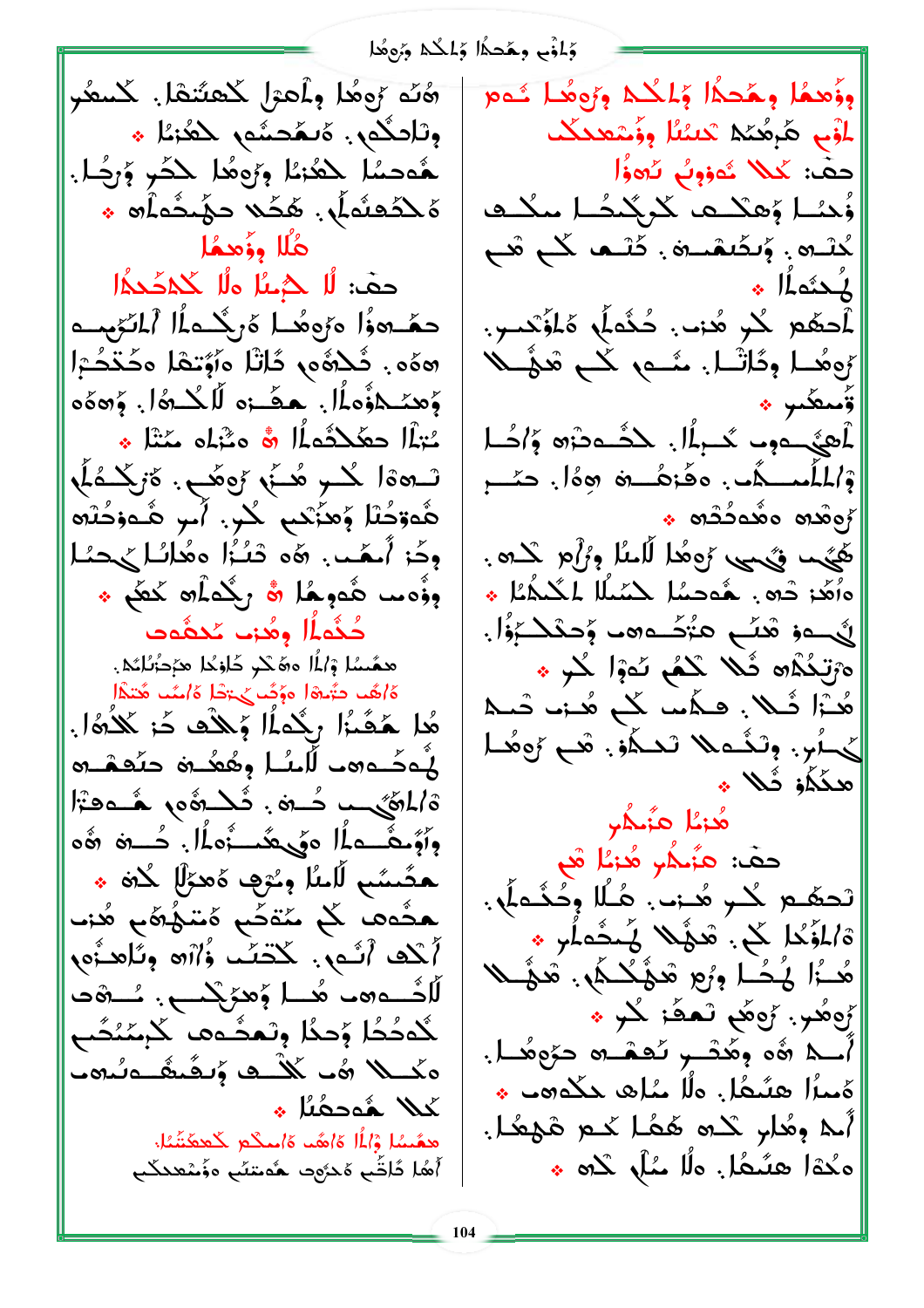وَلِمْنِي وِهَدِمَا وَلِمَكُمْ وَرُوهُا

ۇنخۇب ھ كُنُّه لَمَّا وهُنِّ مُحَقَّدَت حاَّجتُه وِحْكَمَا أَمضُه شُهِوَوْهِ وِهَهِ أَحفَعُل. هَ/حعُل وِلًا هوهُ! أُهـلُّا هَــهوهُ! فَنْسِــده شَفُوصُــا. أَيضُــو يُحجَفُــا وِهْدُوُوُوُبِ (160 حَذُوبُو وُحِدَّدٍ) . وِكَهُٰىٰ ۚ هَٰمَاْ أُسِرٍ ۞ه وِلًا ۞هُ ٰ أُف း ၂၀၀၀ ရက် هْكَلْكُسْ: رُهِيءُ وهُسِيْدًا لِكُمْعُسَارِ كَلَاثُتْ هُدَةُهِ. هِ مَعْدَلَّهُنَّا تَـــــهِ هنعجدًا ومُتنبَّدًا حِبْدُهُوا وُحُسا. وَبِي أبيه شما وهوه هُا وهُشْمًا وَهُمَا هْنُو. ۞ه هُكْشُفْ كُو رُقِيُّا لِمَّتْقَبَّا َمَلاً ۞وُمُحَمَّرٍ ۞ هِعْسُا وْالْمَا هَاهُمْ هَامِكُمْ كَعْعَقْتُنَا. أَهُا ثَاثَى هَدْوَد هُمتنَى هِ مُمَتنَى وَإِجْزَا: تَعْسُلُا: وِؤُسْعِيْكُمْ حقَّ: 6ه وَ 16% خُوطُ أَىــدْ وَحَـنّــر وُوهُــا هُبُــهُــا. فُـووهُنُــا لْمَكْتُو هُتْلَا وُسْعَدِكُمْ ﴾ هُه وُحمُس وُهِ الْمَسْسَمْ لَا يَعْمَلُونَ وَلَا يَعْمَلُونَ ەلەدلاھ لافشا ەقەمۇتا ھ ھُہ وُحِمَٰہِ رُوھُا کِرْسُلاَتِ اللہ صَبِ مَتْتَمُلًا هُوبْهِ هِهَا وَمْتَعْدَلَكَ \* هُه وُحِبْرِ رُوهُا ٱلْمُرْهَفِ. كَمَنْنَا هُه حَقُّه/ثلا بِدَّيْلَ. وُسْعِدِكْتْ \* هُه وْأَهُدْ وُهِنُه كُنْلُ إِنَّا. وهُوهُو ة الله عُكْمِيب إلله وُسْعِدِكُمْ \*

هدُمُرُمُ وكَذَا حقٍّ: عُلَّا وَأَوْهَبَ أَشَّــد تَقَــوم هَــع هَــدًا. وتَرَهَـــ; هُوصِبُ وَأُودُ اللَّهُ اللَّهُ وَجَعَلَهُمْ هِهُمْ كَمِيلًا أَقْبٍ. قُنُوهُبٍ يَعْسَمِيهِ همٌسُا \* كَىـْتَا نْـْ10\$ ەْمىقْتْتْمْـا. فْكُــا أَشَّــا ەمئڭىكىپ. دەئال ۋەھلى ھۇمگىل. يُجِمَّا دَكْتُلَا حَجَّقْلَ. هُءَهشَا \* حُبَا هُومِهُا هفَعُطُا حُلِي. هُب هَنْݣُوسِين وْحَــةَهُلْهُمْ. هِيَمْــلا لِهُـصُــلا هُلا حُذُه أُهْ . حَهُنُا رُوهُا هَبُنُ \* حرِّوهُــا وَحِبْـا وحُـوجُــولَما. وحُـدِّحُــْرا وِأَوْحَقُماً!. مْحَاوَّكَمْ كُلِّ كَلْحَدُّهُ!. لَّاحُبَا وهُقَا هُو تَطُلَّ هُوَحِمُا ۚ كُرِ ﴾ مُلا , تحملا حق: هُوهُمُا آلحه كَـمحْكُل هُعْتَمْدا هُـدُـا حُـبِلًا. مَصَرَحَةَ لَمُسْهَدَ مَكَّرٍ مِحْمَدِ الْأَعْلَى أَهلْكَنِبٍ. هَا مُنْهَلٍ وِلَا حِقَيْبِ هَيْهَا وِمِنُوهُمُل. لَا هَـْ إِنْ كُـأَلَمْ هُـأَمْ شَـحْـ هُ وَكَنَّهِمْ وَهُمْ الْمُعَلَّمِ مِنْكُمْ وَاللَّهُ مِنْ مَنْهُمْ أهلكم. وهُنْبِ لَاهِ هُرُسِ هُرُسُ Lis de light حْدِلًا حجّز رَحي<sub>ّ</sub>ا حُكمْحُماً. ‰1 إِصْل كُد كُهُّىُلا هُم هُوَدِيْدَة وِهُٰٓئِمَا أُووَٓا كَتْبْوَكْبْ. هْ/قْبْعْدْ كْبْلا خْمْلْكْمْلْتْ. أَهضَلا وْتَعْكَبْ هْ/هُسِي 7ْأُوْتُحْتْ. عُكْمُا خَكْمَ أَبِ أَهِنَا لَا هُوَلَمْ كُبّ. وْاْمِنْدُو يُحْصَلْ خَلِيْكُ؟ وَهُوَ هَدْا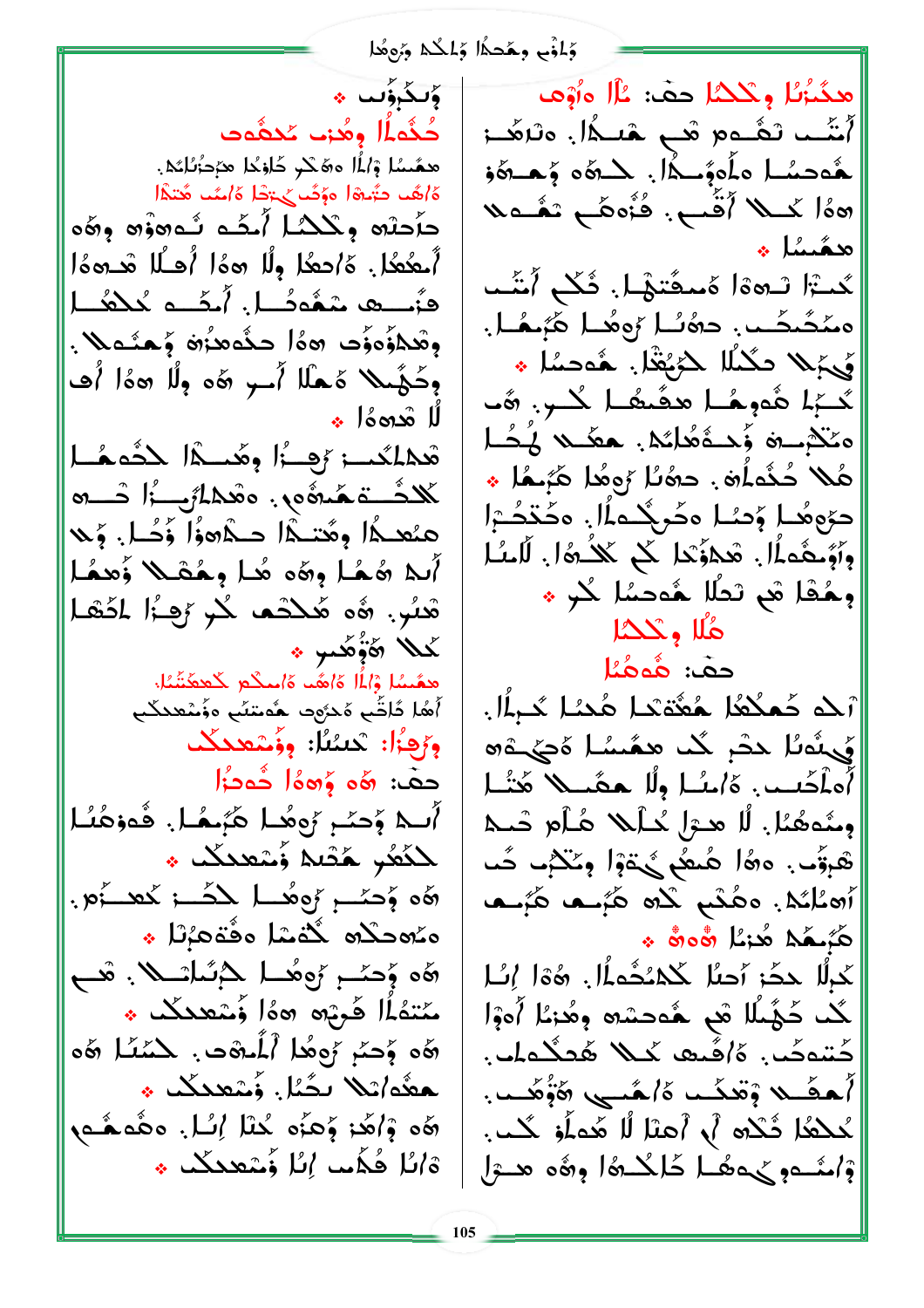وِّلمُوه وهُدمًا وَلِمُدْ وَرَهِهُا

ومَبْرَوُب مُعُل ومَنْقَصَّلَ. أَه هُ في الْخُبْ هُذِبٍ مُعَمِّمًا وِوَّسِعْدَا وَوُلِكُتِ ﴾ هَزُاهُمْ دَّاتْا هُكْسُمْ أَنُـْمٍ. هَزَّاهُمْ هُوَّوْا هُمْ نُووُّا هُرَّىٰہٗ أَنُـهٖ . مَكْـبِـاُا ەڭگېسىغە ھال ھُئسلى ھىلىدىسىز بولگىشىز وَّسِعْلَ كَلا ثَكُمْ حَرَكُهُ لِمُوَهِ \* هُـهؤُا حَتَّمِعُمَــوِ. كَلَّـهؤُا وِؤْهِيــرُّا وَكِنْتُبْعَدُ الْكُنْبُ، حَسَرًّا وَوَّحْقَبَ حَفَّدَهُوَ ذَارِ. وَلَا الْكَمَنَّكُمْ حَنَّوَۚ ا لْحَكُرِ. وَتَسَبَّلَ كُنْهَارْ. وَيَنْقَطْ كُنْ هُم هُوَٰٓئُلُ ﴾ الْمَدُّوسُدًا مِجْدًا حق: عُوهُنُا أَهَٰذِ أُوُمٍ. سَمِئًا سَّـوًا بِفَكِم حَكْب كُسُمْ أَبْكُلْباً. هُهكْسُمْ هُهْكُمْ لَتَنَمَّا قِيْبِيَهَا وَهَكَيْمَةٍ مِنَّةٍ الْمُتَنَ هُأُم إِنَّا كَزَيْكَ. حَتَّىككَبْ مُدَهِ حك ھ أهَّــ: سْمَسُــا زُكْـــا هُــ هُعكْــملت ەڭىلما ەھْزْمىز قْەۆكى*تا* ۆھھىلىپ. ولُلوُم هَهكُم حَـــمُ أَتــُكْـلِ هَـمُـط هُمِكْسَبٍ وَكَعَسُوا كَسْمَعَ كَسْبَ هْلِدُهِ لِمُلْ هُدُلا هُ لِلْنُلُعِ \* حَفَّرَوْحَفُطِ. أَعْلَمُصَـــم هوَّا يُغْوِهُــا وِرُوهُما كِتْسِمْ أُوُمْ. مَكْلًا وْأَكْلُمْ ههُه هُــم أَمـكْسًا وِلَا فُـعبَّب ههُه . هُدَماً لِمَكْعَدِ 500 وَسَيَّمَةً }. 500 ۇمئىنىل ھ رُمِ مِنَ الْمُمْلِ. وُنُعَلَّدُ حَيْثَ اهْمِ وَأَ

هُوصِيًا كُبِ تِمُّنوِي مَنْصِيْدًا. مُصْحُمُـــــوب حَرّوهُـــا وِحَدّىٰــــو ۆشكىك ھ وَالْحَدَّةِ أَلَّكَهُ حق: حَدُّه حَدُّا هُزَ هَذَا هُـا وِمُكَـدُ هُـزَى ۚ كَعِنُى هَٰـٰٓدُكُمْ ۖ . هِ إِخْرَا هُمْ حٌتهَا. فُنِعُا دَائُماًا \* أَحْلَـا هُنُنُب ممْــةكُم هُهُتابُ . ەڭلائەلْما لىشىغا. ۇىئا ھەمائى تَعْدِيهِ مِثْلًا وُسِعْدًا. وِكْتُمْ هَزُومِ حدًا وُسِعْلَ. أَحْقُلا حَكْمٍ وُسِعَبٍ. هُزئا دْها وُلْما \* هكْنَا شَهْدَتْب حقَّ: هُلُّا وِهُوصِبُا ۚ حَقُومِ هعُدًا وَمِـلًا شَـلا مَـٰٓوَءُاُا ٱلْمَـٰـمِ حُودُا. ۖ كِتَعِمُا يَحِفُا ۚ وَرُبُعْنَا. بِوَوْمِ هْمِ كَسِعْدا هِ مَعْ هُتُمُكُمْ هِ وَحْدَةُهِ لَّىٰ: ) . دَقْدَفِكُمْ رَّقْطَا وَمَكْمَدْ كُمْ \* رُهِد هؤه هُدْرًا هُم مُزْهُدُ أَمْرِهِ ثُووًّا. هُم فَي تُمهُم كَالْمَانَا. تَامَنُوهِ حْمِدْ اهْتُمْ وَحَدَرَا هِمْ وَمَا مُتَقَالِ ﴾ الْمَهْدَمُ الْمَرْسِرْةِهْ وَّد هُو رُوهُـــا ويُــُـــا وَيُـــولُم ەمئەكىل ھئىگۈ. ەتۆھىگا مىچ ش هُتمَمٍ. لَم تَلاَضُمَ حَميَكُوْهِ اللَّهِ وَهَا فجَّىــــب لُوْجُـــا . لَّاسُــا وِهُـــأَلا هُ حِمُلُهُ: هَزَاهُم وَاتْلَا هِأَه كَرُبُ وَهُم هَ مَسْلًا أَنَّهَ . حَمْعًا هَيُمِحَمِّلُ كَالْمَحْمَدِ . وَقَالَ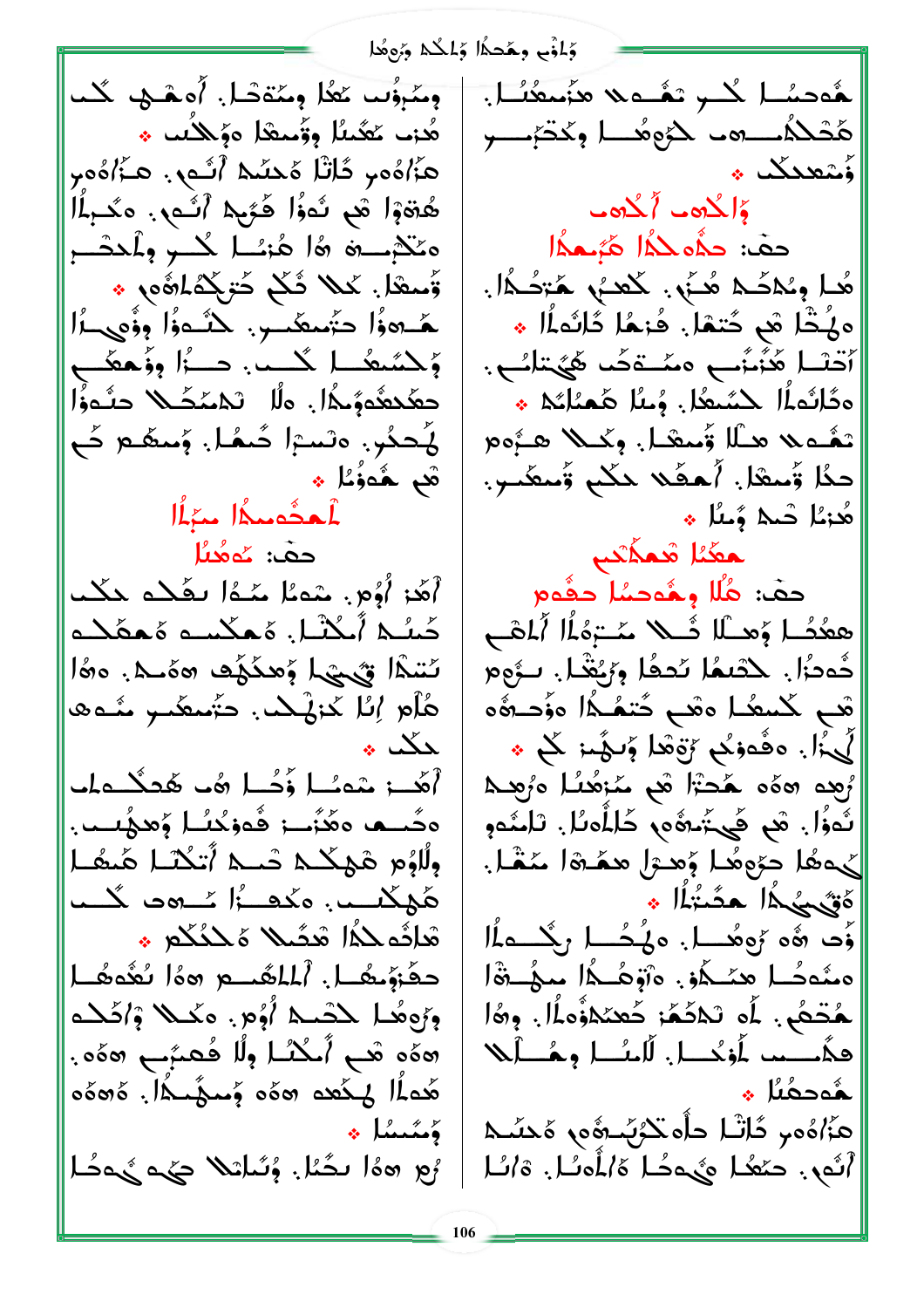وَلِمْهِ وهُدِمًا وَلِمُكُمْ وَرُوهُا

دَهُزَوُمِعُل ﴾

وُبوُّوم وُوهُا هُبُمُا \*

\* الْمَامْ بَعْد مِصْرِحْ

هَ:دُــــل حَمَّمَتْـــهُ أَلْ. هَ/وْجَــهُ أَلَّا خَـْفَـــهِ ةُأَسِرٍ وَهَدْءُ/٥ڡ لِمُحَسَّمَلُرٍ. مُنَّدَهَا ةالمؤسفىك \* أَبْعَدُ مِنْ مَصْدِهِ مِنْ مِنْ الْمَسْرَدِ. يُمْسُرَّا كُنُّه لُمَّا وهُنِ كَحَقُّوت وِثَوْا بِشِي هَذَهِ . حَدَّابًا أَلْمَتَوِّبٍ \* همَّسًا وْالْمَا مَهْكُر كَاوْكَا هَرْجَٰنُائِكَا. حزًا وقع أُحُل وَرِجًا هَيشه 16َلَحَرْبُ هُ/هُد حَبُّدهَ | هَوَهُد حَجَّمَ هُنَدَا هَ مَعْنَهُ السَّمَاءَ هُم حدُّه حَكَّا هُنهُمْ. رُمْ أُس هُدها آهَدَ لَكُنَّهُ كَلَّكُمُو وُٱلْلَّا مُنْشَكًا ضَرِ ة/سو كَلْمُسْلَم وكْلُّدْه رُبُّهُ هَجَه. مُنْهَا 3ْمَــا. أَسَٰا أُهَـُّومَهُ 2ْهَـا ەّھسُفُە للصُّمُّا ھُە وَھسُّٹ لَّاوُم معجُدَّف حَمْنُدُداً. لَا حُلَّا إِنَّا هَلَّا هُحِمْ إِنَّا هِلًّا نُـامَتْ إِنْـا. هِلًّا خُـهْـِــلا هُلًا وَرَجْزًا إِنَّا هُمْ حُخُهِ أَا أَلَّا قَبْكُمْ \* حقَّ: أَسِ قَنْمَطْ وِهَّتَ مُهدسُا حُتَّمعُصر وقَوْمًا كَتَمَكَّحْ فَيُحِيبُ رُوهُمْ هُمْ وَسَكْنِهِ دُهِ رُوهُمْ هَٰٓڵشُم ۚ رَٰٓاتُهٖ ۖ . هَٰٓتَمۡ ۖ مُتَوَصُّرٖ ۖ فَيَٰٓ ۖ زُرِ ەْبْھَـدًا. وۡفِـمَـــــــــو ۞ مَـــدَــدُـــا كَلَـــُـدُا ا كەھىك كى وقىدە ئىككىگى. ھ أَمِثًا وِرُأَهِ كَلَّهَ . فَيُوجًا وَجُلَّا كَرَبُتُمْلَ. هُزِيُدِكُمْ بُرُودُا وَتَعَدَّا وِسُخَتِجُ ۖ كُلِّ . هَصْلاً هَنُـهَ ةَالمُؤْكُـا كُـهَ هكْـو ھىنُر كَلْنُما ەُھنَىھُسى ەَھكىبا ÷ Kusîrî وَجِئْلُـرُهِ . هَوُنَبَايْــلا وِيْجَــب هَزْهَبــبْ. همُسُا وْالْمَا هَاهُمْ هَاسْكُمْ كَعْعَتْمَا. كَاثُما لِمُتَسَمُلًا. مِكْمٍ وَهِنَدْهَا أَهُا ثَاثَى مَحْوَد هُمتنَى مَنْصَحكَب وَلِمَكْلُمُكُمْ كْتْبَهُرْهَا. مُنْعَفٌ حَتّْمِعْلَ وِلْمُحُمْلُو حقَّ: وُسَهُّا لَّا تَسَهْا إِسْتَمَا: حقَّ: حَوِّهَ اللَّهُ لَا يَكُومُ هُا حَكَّوْحُــــــو هُــــــاًهِ. هُــــــه كُنْفُه هَيُب وَّسطاً وَسُعْداً لَاهِ ـِ لَكِرِيْكَمَا وِكْحَمَٰلَ. تَحَدَّلُ هَتَمَكَّفُفَ. وِمَنْزَلُمَ الْأَل وَرُوهُكُمْ وَهُوَدِهُنُكُمْ. بُنْسُوتَ لَلْمِنُكُمْ هَجُمْ كُنْهُ. ۞ أَنْ يَهْكُمْ هَجُمْهَا وَسكَـــها لَاهَــــوهُ مِنْــمُصَـــــا وْتَوْهَـــدًا . ەۆَنْسًا ەدُەھلىل. ەھتۇسىل مەلۇھىل وِكْلَاهِ هُوَ بِهُِمْ هُكُمْ الْمُرْبَعِ وَلَزْلِ مَثْلًا ەلْمَاخْسا وٌهھُرْوَسى ، ۋەڭ ھُسَنَى كَسَرُوْ وْْوِيْسَا. وْمُحْدَّكْكُ مِنْ كَلْمَ هُرْتُهْلُ َكُمْ. وِلَّا تَعْدَا حُتْنَهُ¤ُمْ \* وَمِّلُو هُذِب كَلَّابٍ مِمْتَوَجَّبٍ هَيُجَابُ هُەدسُا ۞سِعْبِ ۞لاُهُ!. وِتْعَهُّىلا ەڭائىماًا خشىغا ۋاخىزەھە الى ھىزل لْمَـقَـكُمْ هَتَـهُـهَمْـمْ. هَـٓدَكُـمْ رُوهُـا إِبَا. حقِّهِ مُعَجًا وِيَيْءِ لِكَمْ وَمِثَلَ هُبُما حِسْوَحُرٍ هَيُمَالٍ. هَجَكُمْ هُـَرُو سكْفَى ِ. هِينًا لَا لَمَكَى مِنْقَضَى لَا وَسَوَّعِ مَكْسٍ. رُوهُمَا وَصَبَّا وَهُبَهُمَا.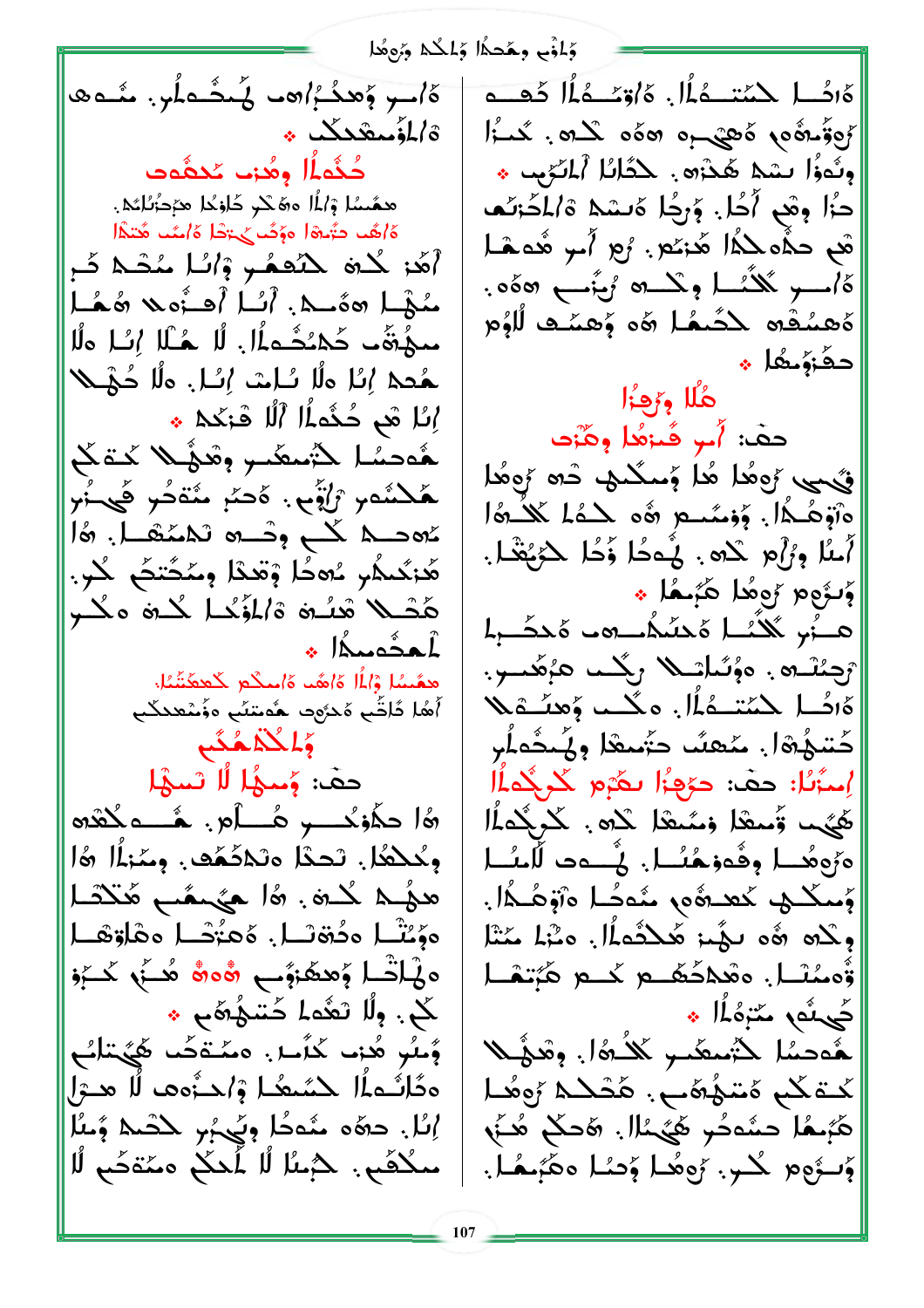وَلِمْهِ وهُدِمًا وَلِمُكُمْ وَرُوهُا

هُا وِكَلَمْاً نُوْوَه وِهُكُمَا كَمْلاً وُمِئْوَّەدە ، دۇمىلَّا شَنْرە دۇھلَّا حَبْكُمْ وَاُحِكْلِ شُكْفٍ. حقِّهِ كَبُرُبُلِ نَزِيْلِ خُلْبُم ەَبِكْتِت كُلُه . هَاتْلْ كُخْلْ لِكْتُبِكُمْ تَعْجُدُواْ وِتَعْكُلُ نُووؤُا \* ـمُّەدىئـــا كْـــو ھُـــزى وِّدَهُنگَـــەلُو هَكُمْ تُسْعَبْ حَثَىٰ الله سَمَّمْ أُدْمِمُا وِوَّىب نَهُمْ الْكَلْمِ . حَبِّهُ كَرْنُـا وِنُعِفْطِ نُدَوَّْا كَكِلا وَّهُكُلْ. مِنْدَمِ \* Kusårl همَّسُا وْٱلْمَا هَاهُم هَاسْكُمْ كَعْطَتْتُهُا. أُهُا دَّاضَّے ہُدرُود حُمْسَنَّے ہوَٰمْعدكَے وأحتمنه حقَّ: هُوهُمُّا لَّا أَحَيِّنَتَ قَبَّ هَيْفَتَتِ فَكَشَتَلَ همُسُل: حـهُه كَبُسًا وِمْحَيْكَــم كَتْعْنُــدّْا شُـْلَاةْــــى. هُــا وِتْعَدّْكَنفُــى كَبِمُلَا هَٰـٰٓتِكُمَّاً. هِ قَعْسُو شَـْلًا ۗ إِسُـْعَا ھَكلكَد ھُەجتُرَكەھە. مُدَّھ حكْم وَوَّىعِتْكَمَا هِمَّسُلِ هِـْلَا وَّمِيْقَلِ. وفَي -ُو هُوهُــو أُهتْــٰكلُفـــا مُـُــالَـلك ەُوسىلىكىسى ، ھۇسىمكىسىر مېشىمە حك ھ وَسَرَجْشَهِ مِعْتَسَا هَالَهُ 300 شَمّ فُنُوهَــم. ةَاهُــز كَــرَهُوم كَــر مترَّكَـــم أَبِدُّهِ وَوَكَّنَا لَمُ هَنُّوبٍ. هَذَاؤُهِ لَاحُباً أَالْمَا هُكْشُدَابٍ. مِمَّاكُلُدِ هُلْسُرَة هُوبُعُنُـا وحُوهُـا. هَـُــوها كُــم مَّــةَحَــهِ هُنْدُهُمَـــهِ أَقُـنڤَــهَـنُـدهَــ.

لْمَلَّصَـٰ: ﴿ وَقُدُا كَانُـا مُنْــوهِ ە/لۇمبودىك م حُذُه أَلِ وِهُنِ أَقْنُبِهِ هُنَّهُ ٱلمُؤْسِعِدِكُمِ ۚ ذَا وَجَرَّةِهُدَّهِ شَاوَ كَلَى .<br>هَمَّسُا وَجَرَّةِهُدَّهِ فَاتِّعَ حَشَرِ وَسَعْا كَلا تَقْفُكُمْ ثَعِ وَُعِمًا ۖ خَزْهِمًا رُبِعًى ۖ وَٱدْكُنِي ۖ دَّهـزُا ومْتَعَمَّلْا همَّــز كُــرٍ مِّحـزُر دَّىشُاً. كَعُنًا كَصَّم أَبِكَ أَوْضُعًا. دَهَّى لَار مُّئْهر تُرِيْكَماً!. ەَدَّەت مَدُّرِ كَفَيْ اللَّهِ . لْمُوصِبُ لِلْكُمُونَ وَقِدُّسِيبَ الْمُؤْتَسِينَ. لْمُتَمَوَّشَا وُٱلْمِب رَّتِّ وَ مَا عَمَلُ ا لمشَمْعٍ هُما وهُنْبٍ لَمُدهِ وَهَمَصْلًا لِمَوْمٍ هَاتُلُهُوْمٍ. هَنْد كُمْ هُـزْم وِهْنَهُمْ لَمُرٍ. ٥هُـۡكَلاً وۡ6هُمۡ هُرَبُكُمۡلَهُ وقثيره وتمفا حفَ: لَا دُولَم دَّاتْا لْمُحطُ لِكَبْعُلُ. أَنْتَقَعَ وَزُلُعَ وَصَلَّكُمْ. ەلْا مُكْنَى ٱ)قُلْ دَوْهِ دَو وَحَدُه وَلَ نُمسُعُل. سكُنِي ۞ه حثَنفا وِهَّتِمْا كَعْسَدْهُ مِنْ يَشْدُوا هُكْشُدْ وَالْمَنْ وَالْهُمْ وَالْقَامَ دأەۈھىكى شُە وِكُمْكَمُا ﴾ هُصْلًا قُنُوهُم. لْمَعْمَلُم هُرَكْتُمْلُمْ ەرُەھُم نەۋا ڭلىُسُر. ەَحىُەھُا وَّدًا. تَسْتَأَلَّ مَثَلُّبٌ دَّسَكَ وَّسُلُّ. وَتَأْهُبَ هُەجسُا ݣُلْمُحْسَمَار. ۞و۞ حَيْدَهِ وَّسُر وَّسفَدَكُم \* كُنُّه لَمَا وهُنِ مُحَقَّدِ همَّسُا وْالْمَا هَ كُلْ حَاوْدُا هَرْحَزُنَاسُ . هَاهُما حَبْثُ أَمْرَهُمْ وَأَمَّدَتْ وَأَمَّدْ مَعْنَاهِ